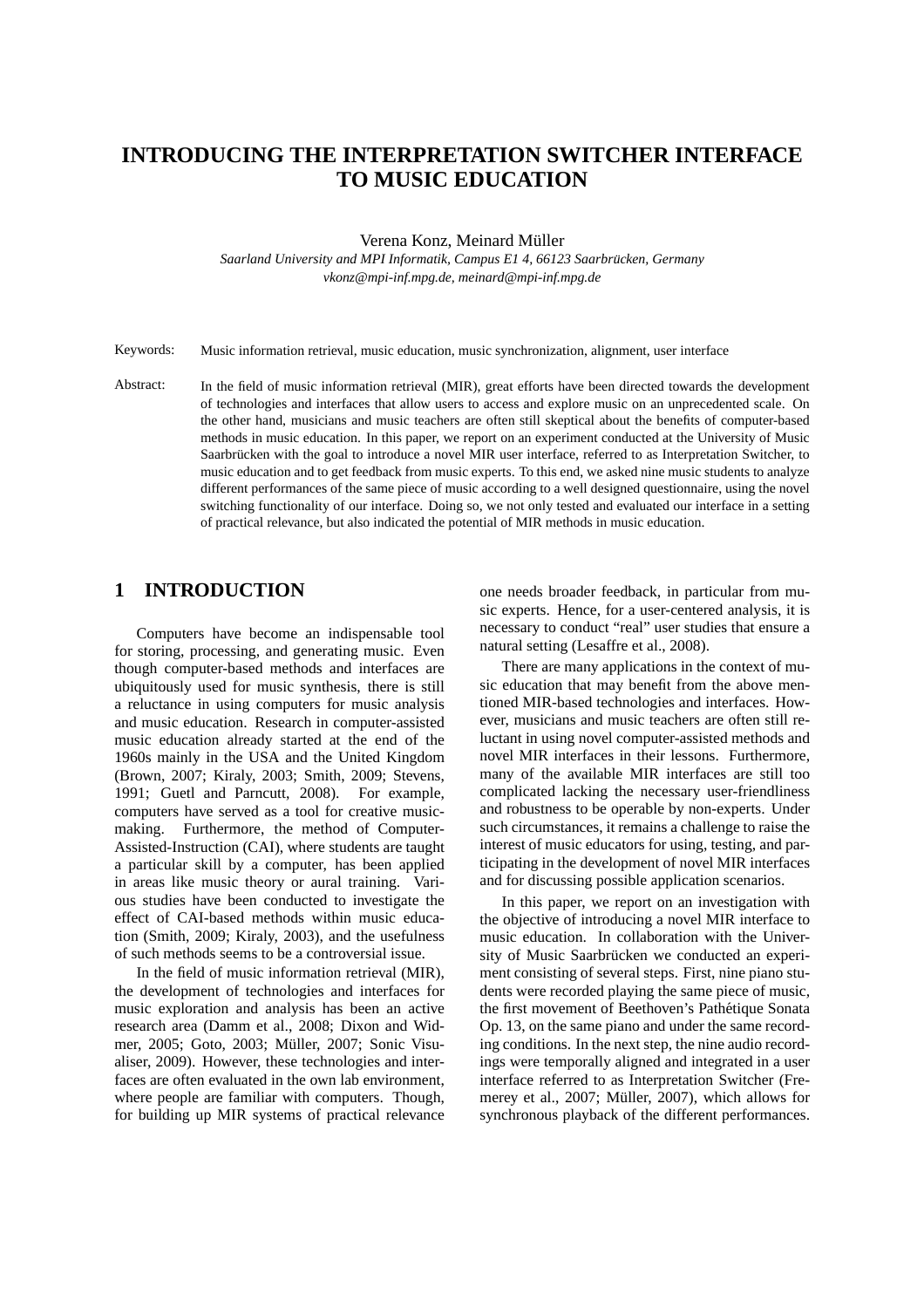Upon using this interface, the music students were then asked to analyze the anonymised performances according to a well-designed questionnaire.

There are a number of achievements of our experiment. Firstly, we tested and evaluated our interface in a setting of practical relevance, thus indicating the potential of MIR methods in music education. Secondly, we generated royalty free music recordings without any copyright restrictions, which can be used freely for research purposes. Thirdly, using a Yamaha Disklavier for our experiments, we also obtained MIDI data (which was actually not used in the investigation described in this paper) along with audio recordings. Such MIDI-audio pairs can be used as ground truth material for various MIR tasks (Müller, 2007). Finally, we generated many different interpretations of the same piece, which yields valuable data for tasks such as automated performance analysis (Widmer et al., 2003).

The paper is organized as follows. In Sect. 2, we present in detail the setup of the conducted experiment describing the piece of music, the recording conditions, the interface, and the questionnaire. Then, in Sect. 3, we discuss the results of our experiment responding to the performance evaluation and to the interface evaluation. Finally, in Sect. 4, we sketch further application scenarios and indicate future work.

### **2 EXPERIMENTAL SETUP**

### **2.1 Piece of Music**

For our experiment, we chose the first movement of Beethoven's Pathétique Sonata Op. 13. This piece of music appeared to be a good choice for various reasons. Firstly, the Pathétique Sonata is a musicologically outstanding work, for which numerous detailed descriptions and scientific literature exists. Secondly, being a very popular and famous work, the Pathétique belongs to the standard repertoire of many pianists. Hence, there are numerous audio recordings for this piece. The third and most important reason for choosing the Pathétique is that it is very rich in contrast concerning tempo as well as dynamics.

To make the latter point clear, we describe the Pathétique's exposition in more detail. Beginning with the slow introductory theme marked *Grave* (measures (abbreviated mm.) 1-10, see Fig. 1 (a)), the work starts very dramatically. The introduction is characterized by its contrasts in dynamics fortissimo passages are followed by subito piano and vice versa. This contrast in dynamics is underlined by contrasts in rhythmics, articulation, and atmosphere.



Figure 1: First movement of Beethoven's Pathetique Sonata ´ Op. 13 (score obtained from (Mutopia Project, 2009)). **(a)** Beginning of the introduction (Section A, mm. 1 ff.) **(b)** First theme (mm. 11 ff.) **(c)** Second theme (mm. 51 ff.) **(d)** Section B (mm. 89 ff.)

Ending with the chromatic run, the introduction leads in the first theme (mm. 11-27, see Fig. 1 (b)) of the sonata which is characterized by the tremolo in octavos in the left hand giving it a dramatic touch. In contrast to the dramatic first theme, the second theme (mm. 51-88, see Fig. 1 (c)) sounds more playful. It is based on the call and response principle and is characterized by a play with articulation.

As described above, one can find many contrasting elements in the exposition of the first movement of the Pathetique: Contrasts in the shaping of the two ´ themes, contrasts in dynamics, and contrasts in atmospheres. In addition, there is an abrupt change in tempo at the beginning of the first theme (mm. 11), where the introductory *Grave* leads in the actual exposition marked *Allegro di molto e con brio*. Because of its musical richness, the Pathetique offers the pianist a ´ wide range of possibilities for shaping the piece with respect to dynamics, tempo, and agogics. Therefore, this piece is very well suited in view of the musical evaluation within our experiment.

# **2.2 Performance and Recording Setup**

The recordings of our experiment were performed at the University of Music Saarbrücken. Nine students of different study paths from the piano class of Prof. Thomas Duis were asked to play the first movement of the Pathetique. Being in several training states, ´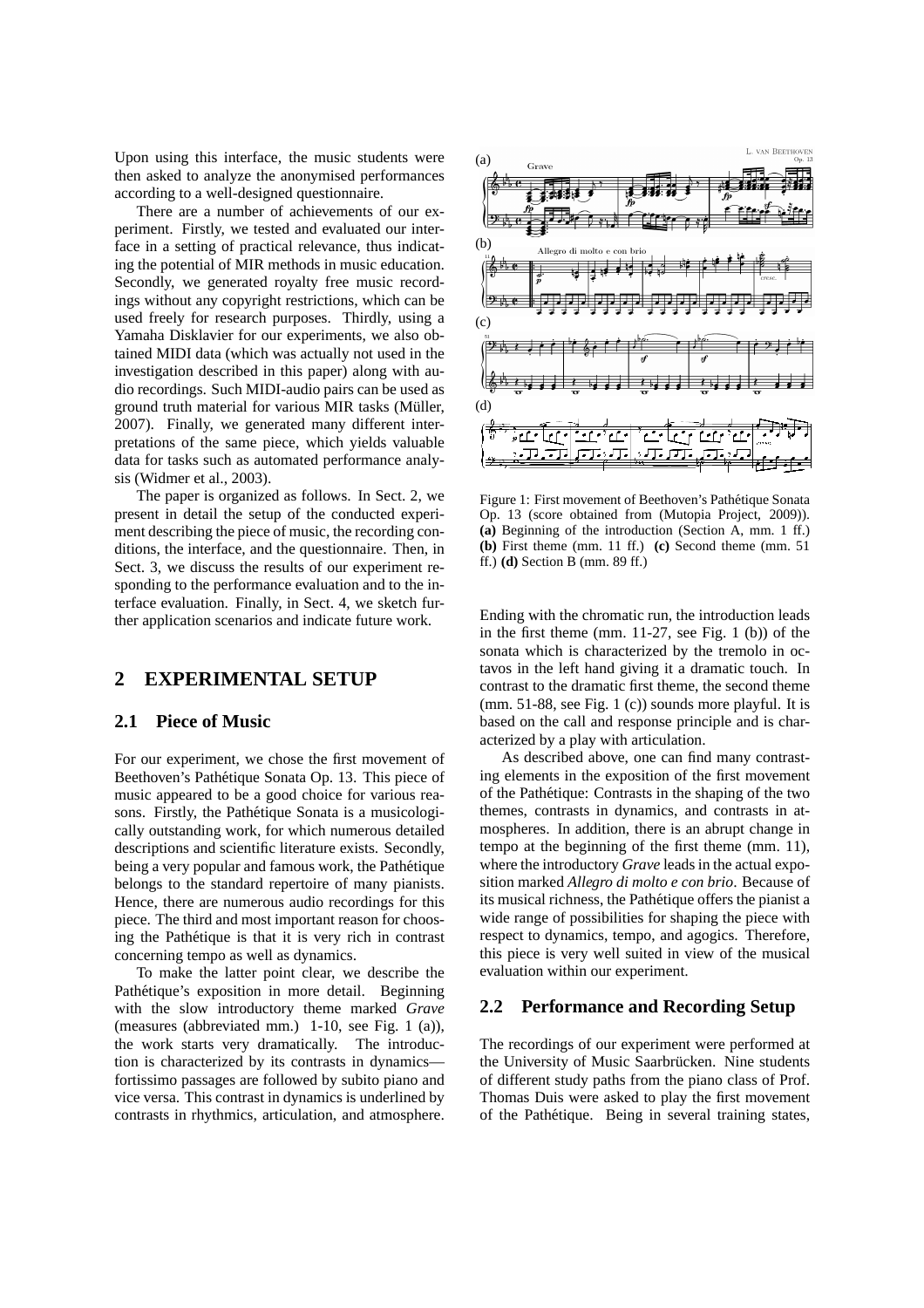| Plugin: AudioSwitcher (Version 0.12, Build: Tue Sep 26 16:22:06 CEST 2006)                                                                                                                                                                                |       |                                                                                                                       | $-10 \times 1$                                |
|-----------------------------------------------------------------------------------------------------------------------------------------------------------------------------------------------------------------------------------------------------------|-------|-----------------------------------------------------------------------------------------------------------------------|-----------------------------------------------|
|                                                                                                                                                                                                                                                           | $\ll$ | $6 \blacktriangleright$ (sec) $00:00$ $\blacktriangleright$<br>(min;sec)                                              |                                               |
| way Directory<br>MudioFilesV                                                                                                                                                                                                                              |       |                                                                                                                       |                                               |
| 01 Exposition.wav<br><u>and the community of the community of the community of the community of the community of the community of the community of the community of the community of the community of the community of the community of the community</u> |       | the control of the control of the control of the                                                                      | 01:25.09                                      |
| 02 Exposition.wav<br>$\sim$ $\sim$ $\sim$ $\sim$ $\sim$                                                                                                                                                                                                   |       | <u> 1989 - Johann John Stein, markin sanat masjid a shekara ta 1989 - Johann Stein, masjid a shekara ta 1989 - Jo</u> | 01:07.35                                      |
| 03 Exposition.wav<br>$\overline{\phantom{a}}$ , and the set of $\overline{\phantom{a}}$                                                                                                                                                                   |       | the control of the control of the control of                                                                          | 01:18.95<br>the control of the control of the |
| 04 Exposition.wav<br><u>in the state of the state of the state of the state of the state of the state of the state of the state of the state of the state of the state of the state of the state of the state of the state of the state of the state </u> |       | the contract of the contract of the contract of the contract of the contract of                                       | 01:09.85                                      |
| 05 Exposition.wav<br><u> La Carlo de la Carlo de la Carlo de la Ca</u>                                                                                                                                                                                    |       | <u> 1989 - Johann Stein, marwolaethau a bhann an t-Amhair an t-Amhair an t-Amhair an t-Amhair an t-Amhair an t-A</u>  | 01:12.65                                      |
| 06 Exposition.wav<br>$\overline{\phantom{a}}$ , and $\overline{\phantom{a}}$ , and $\overline{\phantom{a}}$                                                                                                                                               |       | <u> 1989 - Johann Stein, mars et al. 1989 - Anna ann an t-</u>                                                        | 01:21.25                                      |
| 07 Exposition.wav<br><u>in the company of the company of the company of the company of the company of the company of the company of the company of the company of the company of the company of the company of the company of the company of the comp</u> |       | the control of the control of the control of the control of the control of                                            | 01:03.25                                      |
| 08 Exposition.wav<br>and the control of the control of the control of                                                                                                                                                                                     |       | the control of the control of the control of the control of the control of                                            | 01:07.15                                      |
| 09 Exposition.wav<br>and the control of the control of                                                                                                                                                                                                    |       | the control of the control of the control of the control of the control of the control of the control of the c        | 01:01.85                                      |
|                                                                                                                                                                                                                                                           |       |                                                                                                                       |                                               |

Figure 2: Instance of the Interpretation Switcher plugin of the SyncPlayer for synchronous playback of different audio recordings of the same piece of music. In this example, nine different recordings of the exposition of Beethoven's Pathétique Sonata are opened.

they were on different performance levels. All students played on the same instrument under the same recording conditions on two different days (Friday, 06.02.2009 and Monday, 09.02.2009). In the recording sessions, only the performer, the technical staff, and the scientific investigators were present in the room—the other performers were not allowed to listen to their fellow students. Using two microphones, we did not achieve the quality of a recording studio. However, we obtained audio recordings of a sufficient quality in view of our experiments. Furthermore, using a Yamaha Disklavier, we also generated MIDI data along with the audio recordings. Actually, the MIDI files were not used in our experiments, but as mentioned before they are useful for later projects.

### **2.3 MIR User Interface**

The *SyncPlayer* system is an advanced audio player for multimodal presentation, browsing, and retrieval of music data (Fremerey et al., 2007). One of the available plugins for the SyncPlayer, referred to as *Interpretation Switcher*, is the MIR interface used in our experiment, see Fig. 2. It allows the user to select several recordings of the same piece, which have previously been synchronized (Müller, 2007). Each of the selected recordings is represented by a slider bar indicating the current playback position with respect to the recording's particular time scale. The audio recording that is currently used for playback, in the following referred to as reference recording, is represented by a red marker. The slider of the reference recording moves at constant speed while the sliders of the other recordings move according to the relative tempo variations with respect to the reference. The reference recording may be changed at any time simply by clicking on the respective marker located on the left of each slider. The playback of the new reference recording then starts at the time position that musically corresponds to the last playback position of the former reference. One can also jump to any position within any of the recordings by directly selecting a position of the respective slider, which automatically triggers a switch of the reference to the respective recording. A similar functionality is provided by the Sonic Visualiser, a system for viewing and analyzing the contents of music audio files (Sonic Visualiser, 2009). Here, the MATCH plugin allows for temporally aligning two recordings and then for switching from one to the other (Dixon and Widmer, 2005).

Note that the SyncPlayer and the Sonic Visualiser provide many more functionalities comprising plugins for inter- and intra-document browsing and retrieval as well as data visualization and analysis. In our experiment, we restrict ourself basically to the switching functionality with the motivation to keep the interface as simple and intuitive as possible to avoid any rejections from the users. As Fig. 2 shows, the Interpretation Switcher looks like a standard audio player with the only difference that more than one slider control bar is available. After a short explanation of the main switching functionality, none of the students reported on difficulties in using our interface.

### **2.4 Survey and Questionnaire**

Subsequent to the last recording session, the nine different performances were aligned and integrated in our Interpretation Switcher. Then, we conducted our survey in the evening of the second recording day (Monday, 09.02.2009). Eight music students participated in the survey, seven of whom were also among the nine performers. The different interpretations were anonymised within the interface and the participants listened to the recordings for the first time.

Each participant was provided with a computer running the Interpretation Switcher and with earphones. After a short introduction of the interface's switching functionality, the participants received a questionnaire having one hour for answering the questions. This questionnaire consisted of two main parts. In the first part, the students had to listen, to compare, and to rate the nine different interpretations with respect to various performance aspects. Here, the questions were designed in such a way that the students naturally started to use the switching func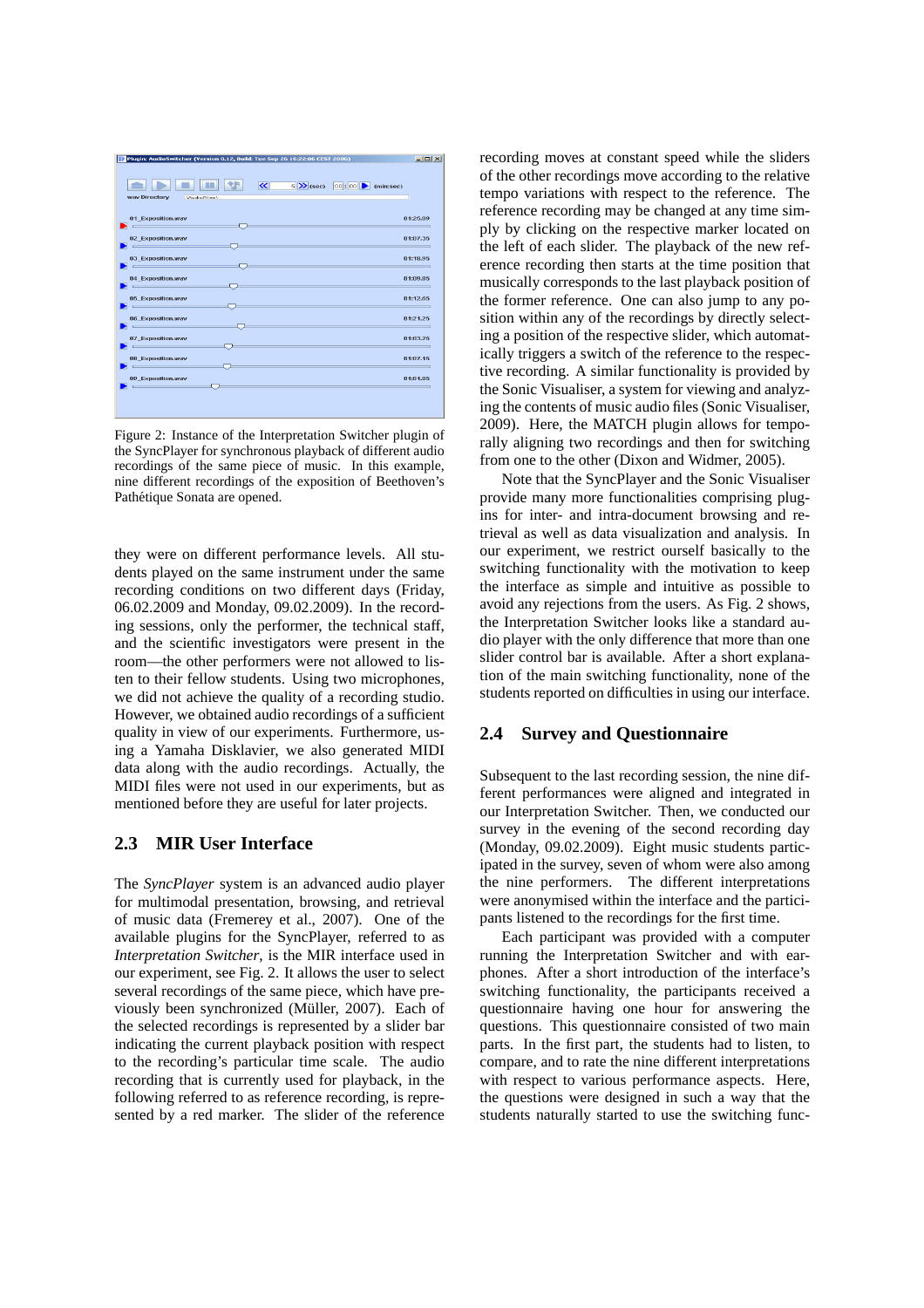tionality of the interface, thus getting familiar with the Interpretation Switcher in a concrete application of musical relevance. In the second part, they were then asked to give feedback on the usefulness and operability of the interface itself.

The questions of the first part of the questionnaire referred to different sections of the first movement of the Pathétique. As a kind of warming up, we started with a short section (Section A), which only consisted of the first three measures, see Fig. 1 (a). This section was cut out from the nine aligned performances and presented to the students by the Interpretation Switcher interface. Even being rather short, Section A already offers the pianists a wide range of interpretation so that the comparison of the different performances constitutes a musically interesting task. In the first question (A1), the participants had to rate the nine different interpretations of Section A with respect to the three musical aspects dynamics, articulation, and agogics. Here, the rating scale ranged between 1 and 10, where 1 means poor and 10 excellent. In addition, they had to rate their total impression of this section's performances using the same scale. Afterwards, in question A2, they had to identify their own interpretation (if applicable) only by means of Section A. Then, the performances of Section A were closed and a different section (Section B) was presented by the Interpretation Switcher to them. Here, Section B consisted of the technically more involved mm. 89-100, see Fig. 1 (d). The students then had to answer corresponding questions (B1, B2).

At the beginning of the questionnaire, the students were confronted with different performances of relatively short sections. Here, only switching between the performances was required to properly answer the questions—jumping back and forth within a performance was not necessary. In this way, the students became familiar with the basic switching functionality of the interface. In the next stage, they were presented with the nine performances of the entire exposition. They now had to rate their total impression of the first theme (mm. 11 ff., see Fig. 1 (b)), of the second theme (mm. 51 ff., see Fig. 1 (c)), and of the entire exposition (questions E1, E2 and E5). Here the new challenge concerning the use of the Interpretation Switcher was not only to switch between the different performances but also to find the corresponding entry points of the two themes within the recordings. Another task (E3), was to order the nine different interpretations with respect to the tempo (beginning with the slowest, ending with the fastest) in the second theme. With this task the students had to constantly switch between and jump within the performances, being forced to use the functionality of the interface extensively. In question E4, again, they had to identify their own performance (if applicable) now having the entire exposition at their disposal.

After finishing the questions on music aspects, in the second part of the questionnaire the participants were asked to evaluate the Interpretation Switcher interface. Here, the idea was to let the participants first use the interface in an application scenario to gather practical experience without knowing about the final interface evaluation. In the first question (S1), they should rate the user-friendliness and the degree of usability of the Interpretation Switcher on the above described scale from 1 to 10. We then wanted to know if there were any problems while using the interface (S2). Furthermore, the students were asked to comment on possible improvements and to propose additional functionalities they would have liked when working on the first part of the questionnaire (S3). In a last question (S4), they should sketch possible application scenarios where they could imagine to use MIR user interfaces such as the Interpretation Switcher.

# **3 EVALUATION**

### **3.1 Performance Evaluation**

In the first part of the questionnaire, the participants had to analyze and compare the different performances against each other. Table 1 presents the results of question A1, where they had to rate the nine different performances of Section A with regard to dynamics, articulation, agogics, and in total. The first row of Table 1 shows the number of the respective performance; the values of each column correspond to the respective performance. The second row shows the ratings with regard to dynamics averaged over the eight participants. For example, the first performance was rated with a score of  $\mu = 6.63$  on average. The third row shows the standard deviation, which is  $\sigma = 1.19$  for the first performance. The following rows of Table 1 are to be read in the same fashion. For example, the participants rated the sixth performance on average with  $\mu = 6.88$  ( $\sigma = 1.36$ ) with respect to articulation, whereas the overall impression of this performance amounts to  $\mu = 6.38$  ( $\sigma$ =1.51). As we can see, the eighth performance was ranked highest with respect to dynamics ( $\mu$  = 6.75), whereas the second one with respect to articulation ( $\mu$  = 7.00). The overall rankings for Section A are relatively close together, which may show that the section was too short for giving a well-founded evaluation or that it was played similarly by all students.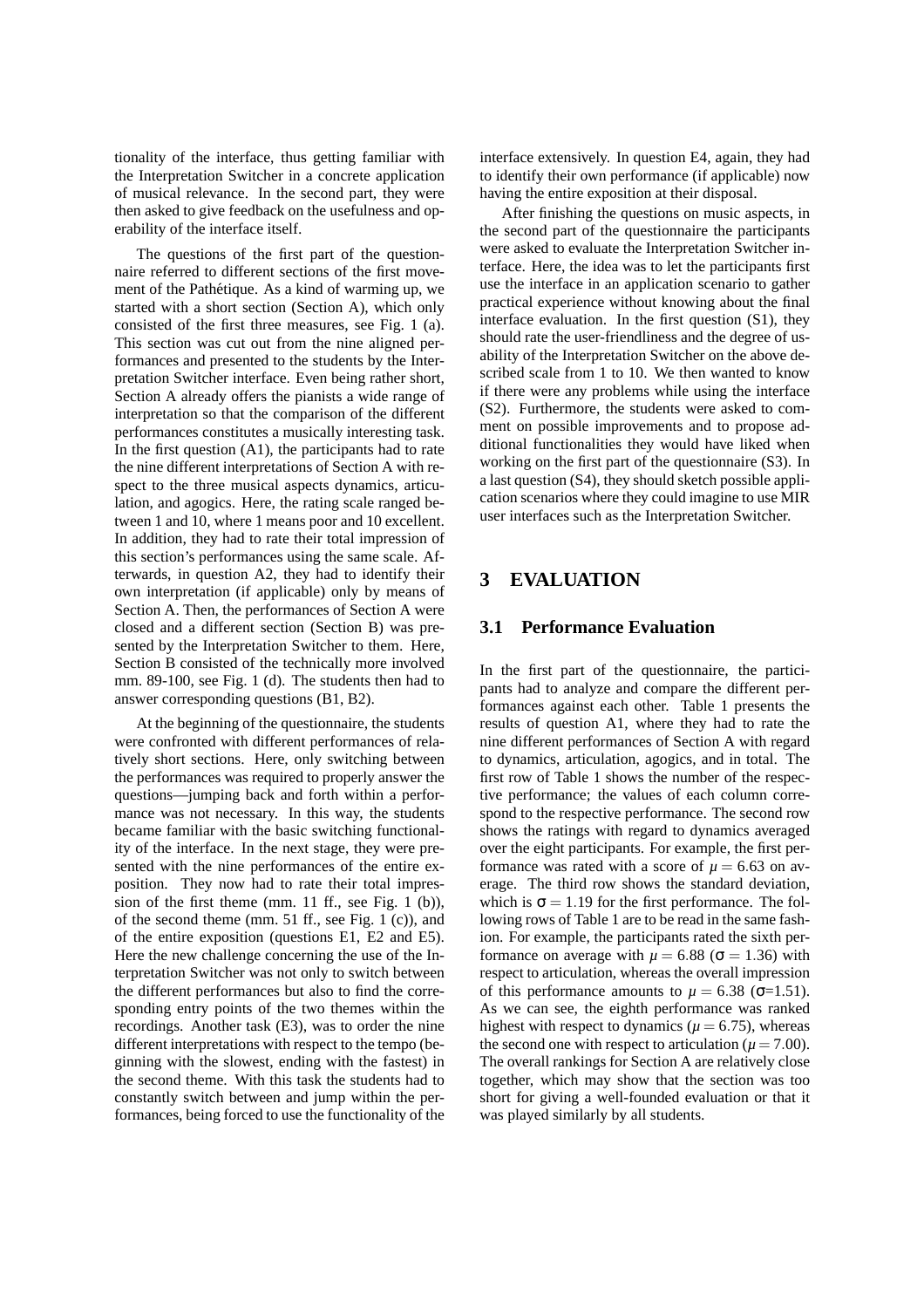Table 1: Evaluation results of question A1 (Fig. 1 (a)). The average ratings  $\mu$  along with the standard deviations  $σ$  are shown for the nine performances of Section A with regard to various musical aspects.

|                                                             |                                                       |  | 2 3 4 5 6 7 8 9 |  |  |
|-------------------------------------------------------------|-------------------------------------------------------|--|-----------------|--|--|
| Dynamics u 6.63 6.25 6.38 6.13 5.75 6.38 5.38 6.75 6.63     |                                                       |  |                 |  |  |
|                                                             | $σ$ 1.19 1.49 1.69 1.36 1.67 1.69 1.77 1.49 1.60      |  |                 |  |  |
| Articulation µ 6.13 7.00 6.25 6.38 6.13 6.88 5.38 5.88 6.00 |                                                       |  |                 |  |  |
|                                                             | $\sigma$ 1.81 1.69 1.83 1.30 1.64 1.36 2.20 1.36 1.41 |  |                 |  |  |
| Agogics                                                     | µ 6.13 6.50 5.13 6.38 5.63 6.50 4.75 5.75 6.13        |  |                 |  |  |
|                                                             | σ 1.73 1.69 2.53 1.92 1.41 1.41 2.12 1.28 0.99        |  |                 |  |  |
| Overall                                                     | u 6.25 6.25 6.00 6.25 5.88 6.38 5.25 6.13 6.00        |  |                 |  |  |
|                                                             | σ 1.58 1.67 2.14 1.28 1.25 1.51 1.58 1.55 1.20        |  |                 |  |  |

Table 2: Evaluation results of question B1 (Fig. 1 (d)).

|                                                             |                                                       |  |  | 2 3 4 5 6 7 8 |  |  |  | 9 |
|-------------------------------------------------------------|-------------------------------------------------------|--|--|---------------|--|--|--|---|
| Dynamics $\mu$ 5.38 6.38 7.13 6.38 5.63 7.13 5.88 4.75 4.13 |                                                       |  |  |               |  |  |  |   |
|                                                             | $\sigma$ 1.41 1.69 1.55 1.69 1.41 1.13 1.36 2.12 1.36 |  |  |               |  |  |  |   |
| Articulation u 5.38 6.00 6.25 6.38 4.88 6.25 5.13 4.63 4.75 |                                                       |  |  |               |  |  |  |   |
|                                                             | $\sigma$ 1.85 1.20 1.04 1.60 1.89 1.58 1.89 1.69 2.19 |  |  |               |  |  |  |   |
| Agogics                                                     | µ 5.13 6.00 6.88 6.75 5.13 6.75 5.38 4.88 4.00        |  |  |               |  |  |  |   |
|                                                             | σ 2.42 0.76 0.99 1.39 1.81 1.28 1.51 1.64 1.51        |  |  |               |  |  |  |   |
| Overall                                                     | µ 5.25 5.88 6.75 6.63 5.00 6.63 5.63 5.00 4.25        |  |  |               |  |  |  |   |
|                                                             | σ 1.75 0.99 1.49 1.41 1.51 1.41 1.69 1.51 1.39        |  |  |               |  |  |  |   |
|                                                             |                                                       |  |  |               |  |  |  |   |

Analogously, Table 2 shows the results of question B1. Here, the best performance concerning the overall impression is the third one ( $\mu$  = 6.75), whereas the worst performance is the ninth one ( $\mu$  = 4.25). Actually, the ninth performance was ranked worst with respect to all musical aspects. The reason for the poor rating is that the performing student struggled significantly with the technically more involved Section B, thus neglecting the musical shaping. This may also explain, why the given scores between the performances differ to a much larger degree for Section B than for Section A. Finally, Table 3 presents the results of questions E1, E2 and E5, where only the overall impression had to be rated. Here, the first, third, and second performances were rated best with regard to the first theme ( $\mu$  = 6.88), the second theme  $(\mu = 6.75)$ , and the entire exposition  $(\mu = 7.00)$ , respectively. Again, the ninth performance was rated worst with regard to all three categories. Interestingly, there does not exist a clear winner performance concerning all different musical aspects and themes.

#### **3.2 Interface Evaluation**

In the second part of the questionnaire, the students were asked about the operability and usefulness of the Interpretation Switcher. As mentioned before, none of them had serious problems in using the interface, which is also reflected by a high average rating of  $\mu = 7.63$  given for the user-friendliness of the interface. Only one of the participants gave a low score

Table 3: Evaluation results of question E1 (first theme, Fig. 1 (b)), question E2 (second theme, Fig. 1 (c)), and question E5 (entire exposition).

|                                                               |                                                       |  | 1 2 3 4 5 6 7 8 9 |  |  |
|---------------------------------------------------------------|-------------------------------------------------------|--|-------------------|--|--|
| 1. Theme $\mu$ 6.88 6.25 5.88 5.63 4.88 5.25 5.50 5.25 4.75   |                                                       |  |                   |  |  |
|                                                               | σ 1.13 1.39 1.25 2.13 2.30 2.19 2.45 2.12 1.83        |  |                   |  |  |
| 2. Theme $\mu$ 6.25 6.38 6.75 5.63 5.00 5.25 6.38 5.13 4.50   |                                                       |  |                   |  |  |
|                                                               | $\sigma$ 1.83 1.06 1.39 1.30 1.60 1.04 1.85 1.96 1.60 |  |                   |  |  |
| Exposition $\mu$ 6.50 7.00 6.88 5.63 4.75 5.13 5.50 5.63 4.38 |                                                       |  |                   |  |  |
|                                                               | $\sigma$ 1.41 1.51 1.46 1.85 1.58 1.81 2.00 1.77 1.60 |  |                   |  |  |

of 4 explaining a relatively large standard deviation of  $\sigma = 2.07$ . As it turned out, the reason for this was that the student was pressured for time and not really in the mood of participating in our experiment. Actually, this student also admitted that she has had no time for properly practicing the piece, resulting in performance number nine with the lowest score, see Table 3. Most of the other participants emphasized that they found the handling and functioning of the Interpretation Switcher very intuitive, even music students who have had only little experience with computers. Furthermore, most students found the Interpretation Switcher very useful for tasks such as performance analysis, music comparison, and other analysis tasks. Here, the average rating amounted to  $\mu = 7.13$  with standard deviation  $\sigma = 1.89$ .

After the general rating, the students were also asked to freely comment on problems, possible improvements, additional functionalities, and possible application scenarios (S2, S3, S4). At this point they all confirmed that they have had no problems while using the Interpretation Switcher interface. However, two students noted that the interface could have reacted faster while switching between the respective performances. One student would have appreciated to have an additional functionality for displaying the musical score during playback. Also user-defined auxiliary markers that can be freely fixed, adjusted, and removed along the various slider control bars should be introduced for additional orientation and navigation purposes. All but one of them affirmed that they could imagine to use the Interpretation Switcher within their studies or even for private use. In particular, they said that the interface may be useful in the context of special seminars, where the comparison of different performances play an important role. One student was enthusiastic about the features offered by the Interpretation Switcher. He usually records his piano lessons in order to listen to and to study his own playing afterwards. Here, he would significantly benefit from novel switching and navigation functionalities for comparing and analyzing the recorded audio material. Also, the Interpretation Switcher could be very useful for compactly documenting the learning